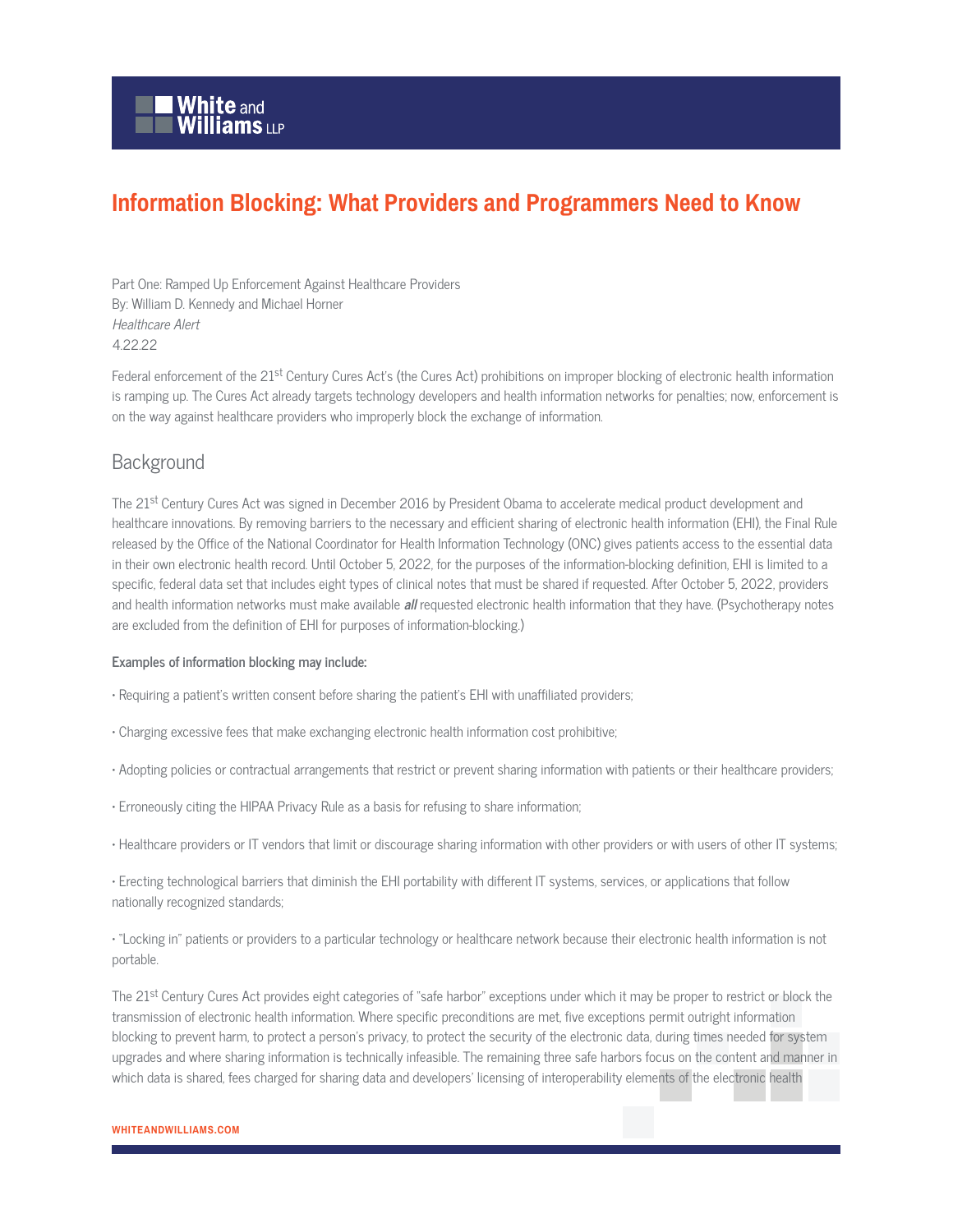

#### information.

### **Penalties**

The anti-information blocking portion of the  $21^{st}$  Century Cures Act targeted software developers who incorporated into their platforms technology that blocked users from sharing medical information with other developers' platforms. Originally, these practices were sometimes touted as being necessary to be HIPAA-compliant, yet they had the practical effect of protecting a programmer or practice's proprietary possession of patients' healthcare information. The 21<sup>st</sup> Century Cures Act empowers the HHS Office of Inspector General (OIG) to issue civil monetary penalties of up to \$1 million against software developers, networks or exchanges that interfere with the proper exchange of electronic health information.

At the time of its passage, the 21<sup>st</sup> Century Cures Act omitted specific penalties for healthcare providers who improperly blocked information; it focused more on programmers and networks. Yet as software developers and networks comply with the Cures Act, more than 75% of the complaints about information blocking in the past year have focused on providers reportedly blocking the proper flow of information. Patients and providers alike have cited suspected improper conduct by hospitals, healthcare facilities, physicians, and other providers. Filing a complaint is easy — those who are frustrated by information blocking may file complaints with the Office of National Coordinator. The Cures Act authorizes the HHS Office of Inspector General to investigate any claim of information blocking. The identity of complainants is protected from disclosure under the Cures Act.

In public comments during the March 2022 Global Health Conference of HIMSS (the non-profit Healthcare Information and Management Systems Society) and again during an April 2022 Annual Meeting of the ONC, HHS Secretary Xavier Becerra announced that plans to enforce the Cures Act against healthcare providers that improperly block information are a "top priority." Information blocking, Secretary Beccera said, leads to stress for patients and families, along with frustration for staff. Becerra criticized an instance where a patient was told to wait weeks for access to test results while their physician was on vacation. "That is not the kind of customer experience any of us should expect, certainly not in the 21st century, from our healthcare system."

HHS anticipates announcing a specific enforcement regiment of civil monetary penalties by the end of 2022. Likewise, the Centers for Medicare and Medicaid Services (CMS), the largest payer and regulator of medical practices, has announced its interest in levying civil monetary penalties for providers that improperly block the sharing of electronic health information.

## Practice Pointers

Health systems, hospitals, practitioners and private practices will want to get ahead of the forthcoming penalty announcements by carefully focusing on compliance with the 21<sup>st</sup> Century Cures Act and its regulations. Organizations ought not merely assume their electronic medical records vendor is taking care of everything.

Both to comply with the law and defend themselves against any future allegations of impropriety, organizations will want to establish a specific, clear, codified process for evaluating information requests. It is vital that the necessary staff members know where the safe harbors are — and where they are not.

Likewise, providers should create careful and accurate documentation of any instance in which it refuses to share requested information. Some organizations are developing checklists or logs that memorialize who has requested what information, the organization's evaluation of the request and its response. By developing a thoughtful compliance process to evaluate each specific request, healthcare organizations will be well-prepared to defend against unwarranted complaints filed with the ONC by frustrated